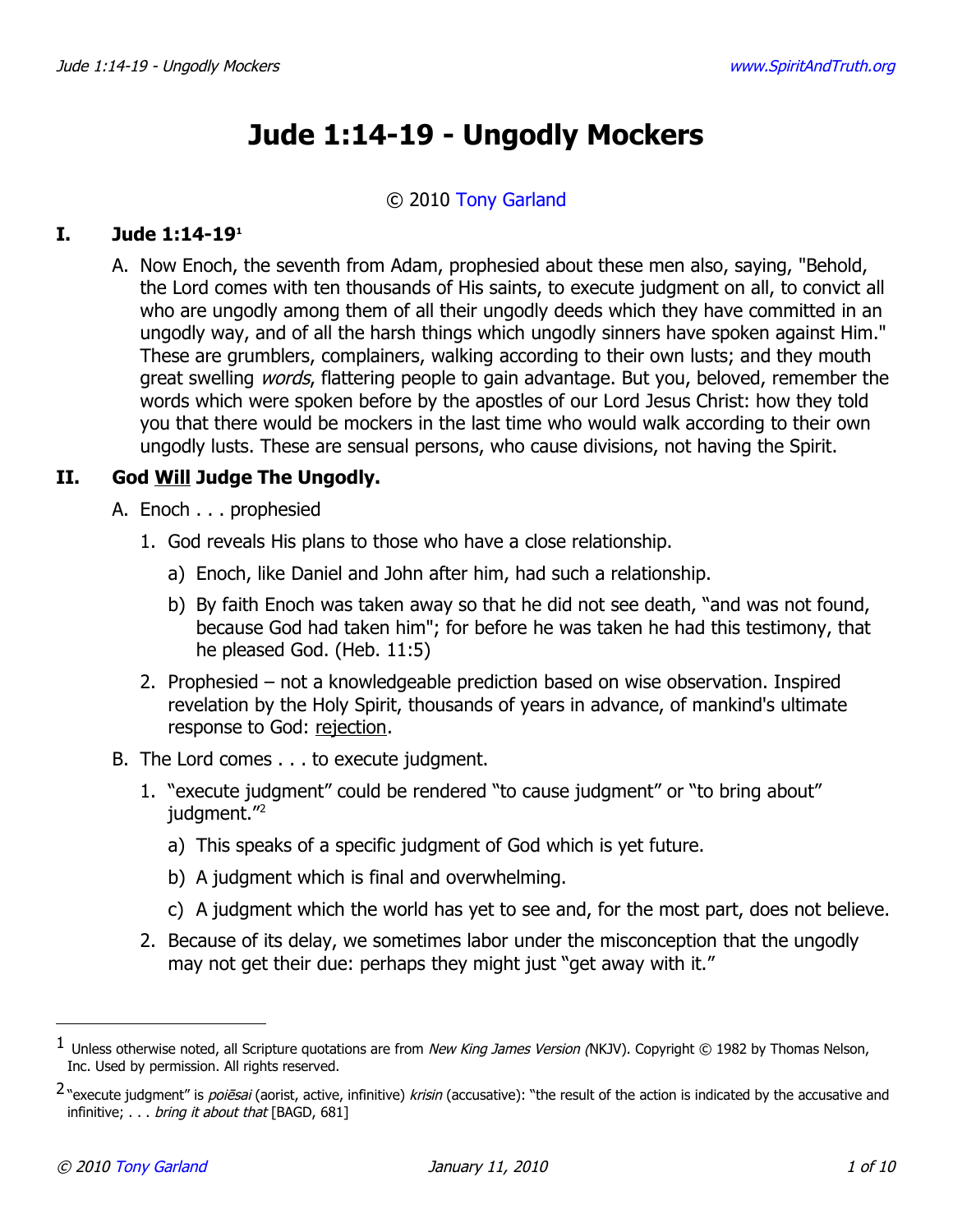- 3. This is one of the earliest prophesies recorded within scripture and appears to have the express purpose of preventing the people of God from judging by what they see.
- 4. What do they see?
	- a) An historic pattern during which injustice has generally prevailed.
		- (1) Those who read Matthew 5 can easily identify with the words of Jesus: "Blessed are those who hunger and thirst for righteousness, for they shall be filled." (Mtt. 5:6)
		- (2) Why do we hunger and thirst for righteousness? Because *unrighteousness* characterizes this age.
	- b) A world where mockers and the ungodly continue to hold sway.
		- (1) The burden which the prophet Habakkuk saw. O LORD, how long shall I cry, And You will not hear? Even cry out to You, "Violence!" And You will not save. Why do You show me iniquity, And cause me to see trouble? For plundering and violence are before me; There is strife, and contention arises. Therefore the law is powerless, And justice never goes forth. For the wicked surround the righteous; Therefore perverse judgment proceeds. (Hab. 1:1-4)
	- c) We are continually subjected to numerous examples where those who violate God's law appear to not only get away with it, but even prosper.
		- (1) Asaph stated:

But as for me, my feet had almost stumbled; My steps had nearly slipped. For I was envious of the boastful, When I saw the prosperity of the wicked. For there are no pangs in their death, But their strength is firm. They are not in trouble as other men, Nor are they plagued like *other* men. Therefore pride serves as their necklace; Violence covers them *like* a garment. Their eyes bulge with abundance; They have more than heart could wish. They scoff and speak wickedly *concerning* oppression; They speak loftily. (Ps. 73:2-8)

- 5. Enoch's prophesy tells us that the injustice which has characterized man's rule on the earth will be brought to a certain and abrupt end when God's time is right.
	- a) Enoch's prophesy is also related in the pseudepigraphal book of 1 Enoch
		- (1) Critics and skeptics assert that Jude borrowed from the false writing of 1 Enoch.
		- (2) In vv. 14-15 of Jude, the passage from 1 Enoch from which Jude supposedly quotes has one sentence which is similar, but then differs significantly from what Jude relates.
			- (a) "he [God] will march upon Mount Sinai . . . Behold, he will arrive with ten million of the holy ones in order to execute judgment upon all. He will destroy the wicked ones and censure all flesh on account of everything that they have done, that which the sinners and wicked ones committed against him." (1 Enoch 5-9) [TOTP,1:13-14]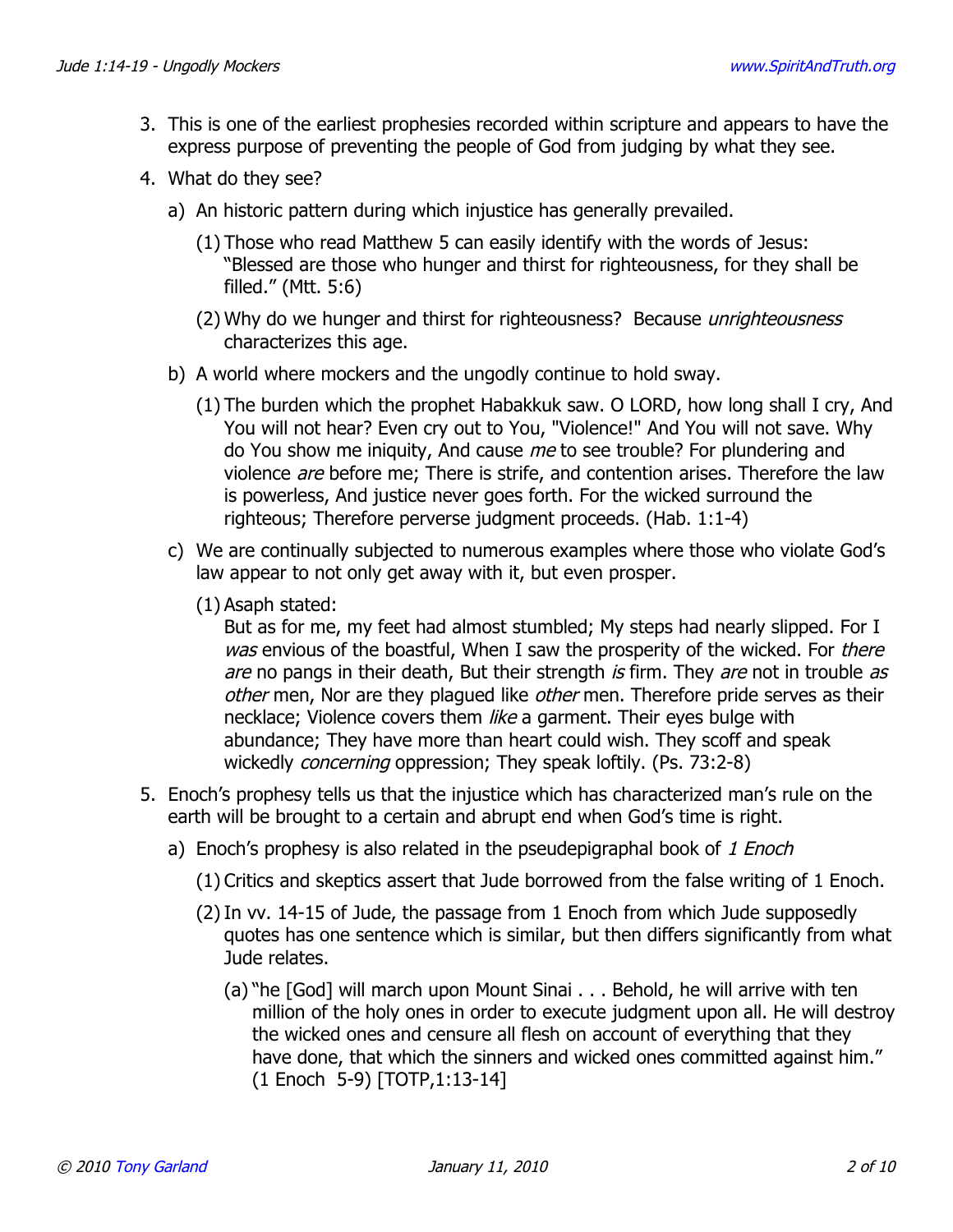- (3) Whether we are considering The Assumption of Moses or 1 Enoch, there is no problem when both inspired and uninspired writings refer to the same truth. Uninspired writings may in fact refer to true events. However, this does not make them canonical or suggest that they are "missing Scriptures." Unreliable writings almost always contain some truth. Just because God's Holy Word refers to an event or truth, a fragment of which is also recorded in a forged document, is no reason to cast aspersion on the authenticity of the inspired Scriptures.
- C. The Lord comes . . . with "ten thousands" [myriads] of His "holy ones."
	- 1. An innumerable company.
		- a) Greek word from which we get "myriads."
		- b) In this context, corresponds to the English notion of "zillions" an essentially countless number.
		- c) An overwhelming response—the ultimate "shock and awe!" The last "war with God" will be shown to be a futile delusion: as if it were ever feasible in the most deranged insanity for creatures to overthrow their Creator!
	- 2. Holy ones = angels (e.g., Dan. 8:13) and men (e.g., Ps. 16:3; 34:9; Acts 9:13) those who are set apart and dedicated to God.
	- 3. Two instances in Scripture where God comes with innumerable "holy ones."
		- a) #1: The giving of the law at Mt. Sinai—the standard by which the works of the unrepentant will be judged.
			- (1) Moses . . . said: "The LORD came from Sinai, and dawned on them from Seir; He shone forth from Mount Paran, and He came with ten thousands [MT=meribbot] – an indefinitely large number,  $LXX =$  *muriasin* – myriads] of saints; From His right hand *came* a fiery law for them. (Deu. 33:2 cf. Jdg. 5:4-5; Ps. 68:7-10,17; Hab. 3:3-4; Acts 7:53; Gal. 3:19; Heb. 2:2)
				- (a) The Tabernacle, within which was the ark containing the tablets of the law is referred to as "the tabernacle of the witness" (Num. 18:2 cf. Ex. 38:21).
				- (b)It contained "the ark of the Testimony" (Ex. 30:26; 21:7)
				- (c) And you shall put into the ark the Testimony which I will give you. (Ex 25:16)
			- (2) It is the written law which is to be the basis against which these ungodly teachers, operating within Christendom and professing to be Christians but not being found *in Christ*, will be judged (Ps. 149:5-9; Rom. 2:12; 3:19-20; Rev. 11:19; 15:5-6).
		- b) #2: The Second Coming of Christ—to dramatically intervene in a world which has irretrievably rejected God.
			- $(1)$  The emphasis on *executing* judgment favors this instance.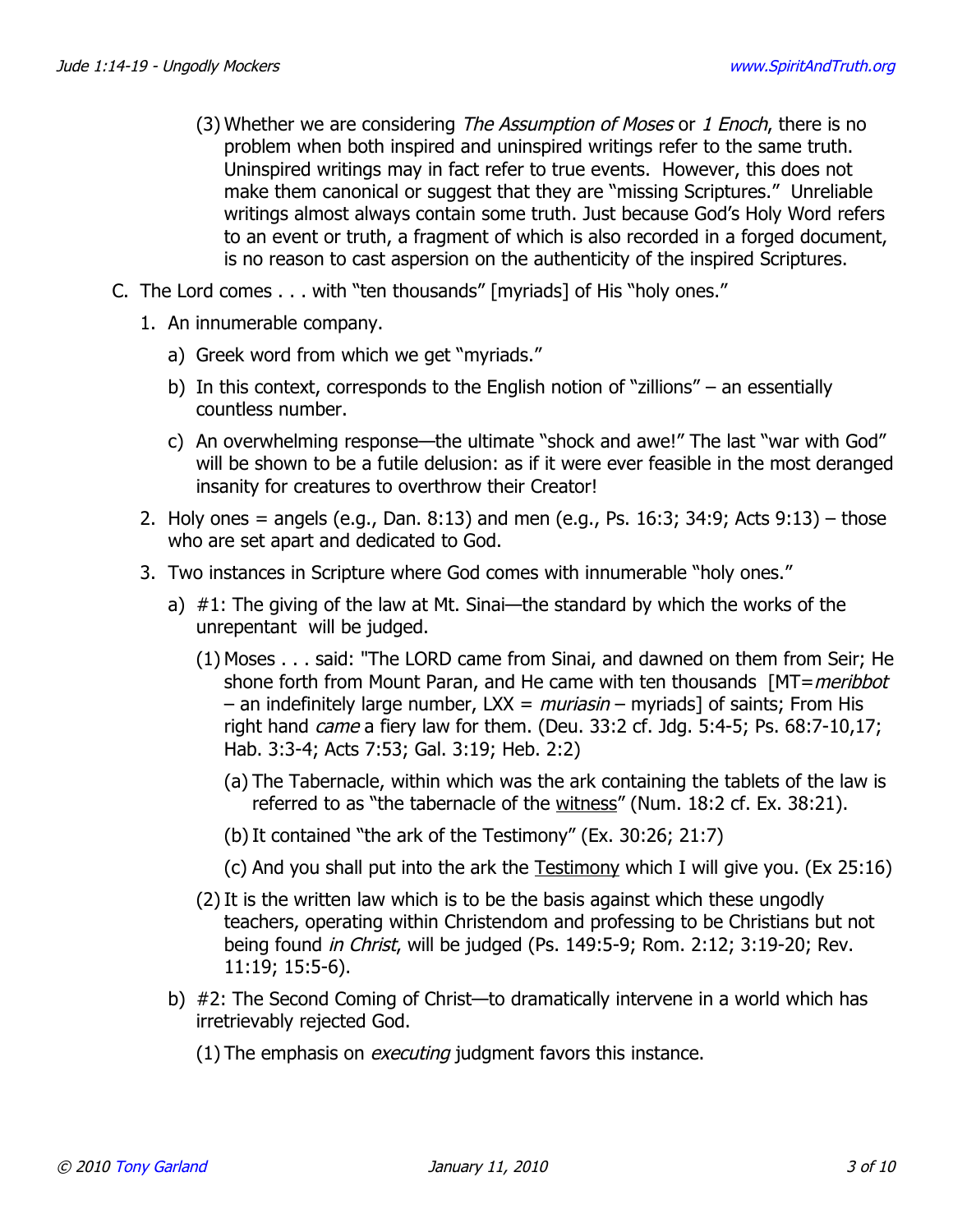- (2) The apostle Paul wrote to the church at Thessalonica:
	- . . . it is a righteous thing with God to repay with tribulation those who trouble you, and to give you who are troubled rest with us when the Lord Jesus is revealed from heaven with His mighty angels, in flaming fire taking vengeance on those who do not know God, and on those who do not obey the gospel of our Lord Jesus Christ. These shall be punished with everlasting destruction from the presence of the Lord and from the glory of His power, when He comes, in that Day, to be glorified in His saints and to be admired among all those who believe . . . (2Th. 1:7-10 cf. Zec. 14:5; Mark 8:38)
- (3) Scripture indicates that the angels will have the job of culling out the ungodly at the Second Coming (Mtt. 13:39–41,49,50; 24:29–31; 25:31; 2Th. 1:7–10).
- 4. The apostasy of the church at the time of the end is a major NT theme.
	- a) Let no one deceive you by any means; for that Day [the Day of Christ] will not come unless the falling away [apostasi'a] comes first, and the man of sin is revealed, the son of perdition, (2Th 2:3)
	- b) apostasi'a = desertion, defection, abandonment, "to stand away [from]"
	- c) It does not refer to the rejection of God by the world—but to the professing church. It is an *internal defection* away from God's truth which was previously held.
	- d) Numerous warnings from Paul to the young pastor Timothy
		- (1) Now the Spirit expressly says that in latter times some will depart from the faith, giving heed to deceiving spirits and doctrines of demons, speaking lies in hypocrisy, having their own conscience seared with a hot iron . . . (1Ti 4:1-2)
		- (2) But know this, that in the last days perilous times will come: For men will be lovers of themselves, lovers of money, boasters, proud, blasphemers, disobedient to parents, unthankful, unholy, unloving, unforgiving, slanderers, without self-control, brutal, despisers of good, traitors, headstrong, haughty, lovers of pleasure rather than lovers of God, having a form of godliness but denying its power. And from such people turn away! For of this sort are those who creep into households and make captives of gullible women loaded down with sins, led away by various lusts, always learning and never able to come to the knowledge of the truth. Now as Jannes and Jambres resisted Moses, so do these also resist the truth: men of corrupt minds, disapproved concerning the faith; (2Ti 3:1-8)
		- (3) Preach the word! Be ready in season *and* out of season. Convince, rebuke, exhort, with all longsuffering and teaching. For the time will come when they will not endure sound doctrine, but according to their own desires, because they have itching ears, they will heap up for themselves teachers; and they will turn their ears away from the truth, and be turned aside to fables. (2Ti 4:2-4)
	- e) Jesus made a disturbing remark at the end of a parable illustrating that God will respond to the persistent prayers made by His saints: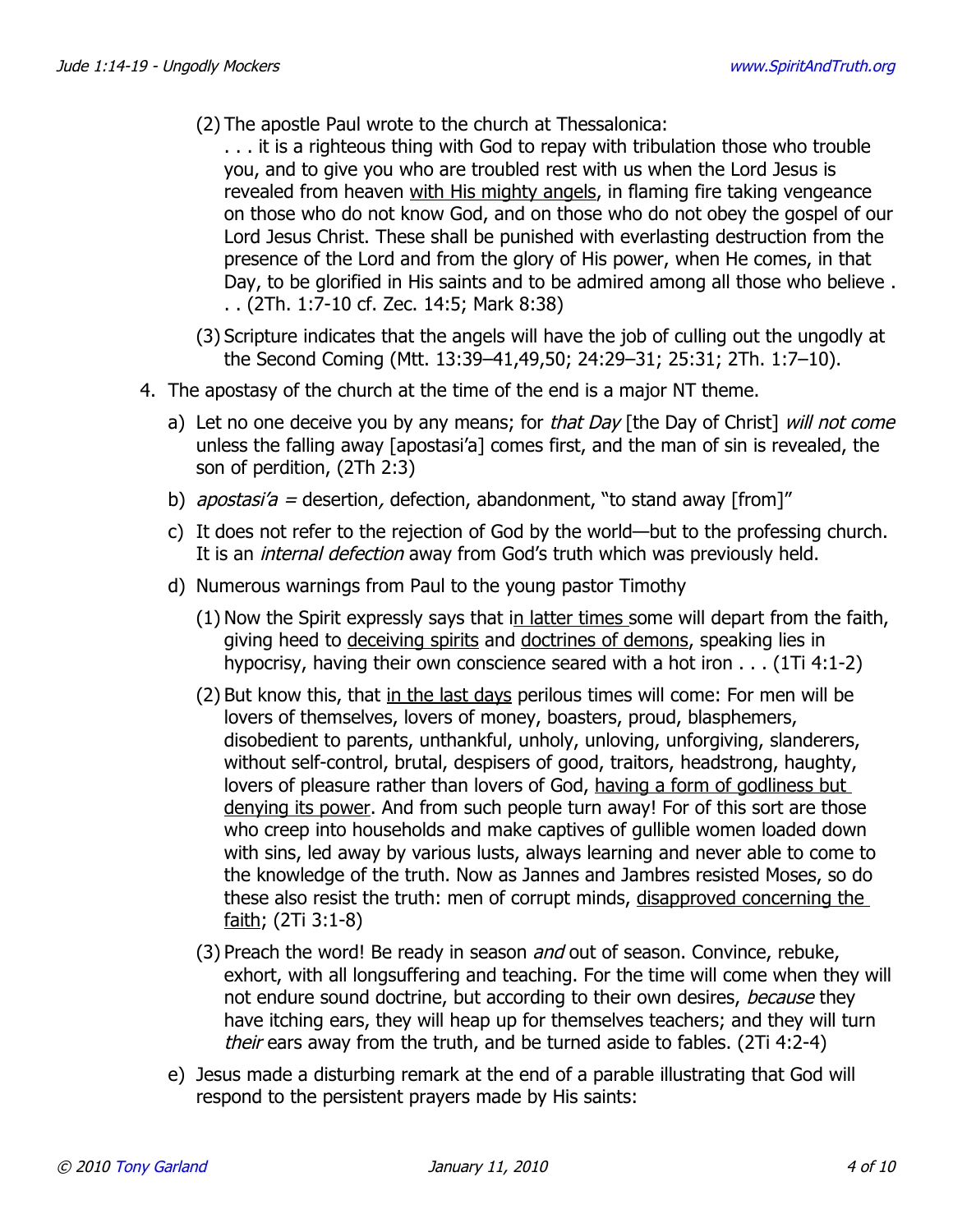- (1) I tell you that He will avenge them speedily. Nevertheless, when the Son of Man comes, will He really find faith on the earth? (Lu 18:8)
- f) The Bible asserts that this age will close with apostasy culminated by the direct intervention of God in judgment.
	- (1) If Christianity successfully converts the world at large to Christ, then God's Word will have been overthrown.
	- (2) A theology of victory which asserts that Christianity will achieve lasting dominion in this age by social reform thereby ushering in God's kingdom is a form of idolatry which places personal desires above the revealed truth of God.
	- (3) Christianity will achieve lasting dominion, but Scripture reveals the means by which this occurs: by the cataclysmic, direct intervention of God within the scope of human history involving massive bloodshed.
- D. Sensual.
	- 1. Sensual is *pseuchikoi*, "soulish ones" denoting that which is "natural" or "worldly" and being characteristic of the earthly body. The source of their ungodly pronouncements and actions is the *natural* rather than the *spiritual*. Thus, Jude describes them as not having the Spirit.
	- 2. Here again we see these who "crept in unnoticed" -- who are within the Christian community – are not believers. They have not been born again. The Holy Spirit is foreign to them.
	- 3. Paul tells the church at Corinth: ... the natural [*pseuchikos*] man does not receive the things of the Spirit of God, for they are foolishness to him; nor can he know *them*, because they are spiritually [*pneumatikōs*] discerned. (1Cor. 2:14)
	- 4. This is why they can do nothing but misrepresent the Scriptures and therefore are unqualified to be teachers or preachers in the household of God.

## **III. Mockers Were Predicted To Characterize The Last Time.**

- A. Mockers [*empaiktai*] those who make fun or ridicule others.
	- 1. What is it that these mockers ridicule?
	- 2. "Their mockery seems to be directed against the delay in the *parousia*, and consequently against the Church's eschatology in general." [TDNT, 5:636].
- B. Apostles (remember the words).
	- 1. The Apostle Peter refers to these mockers as "scoffers" (using the same Greek word):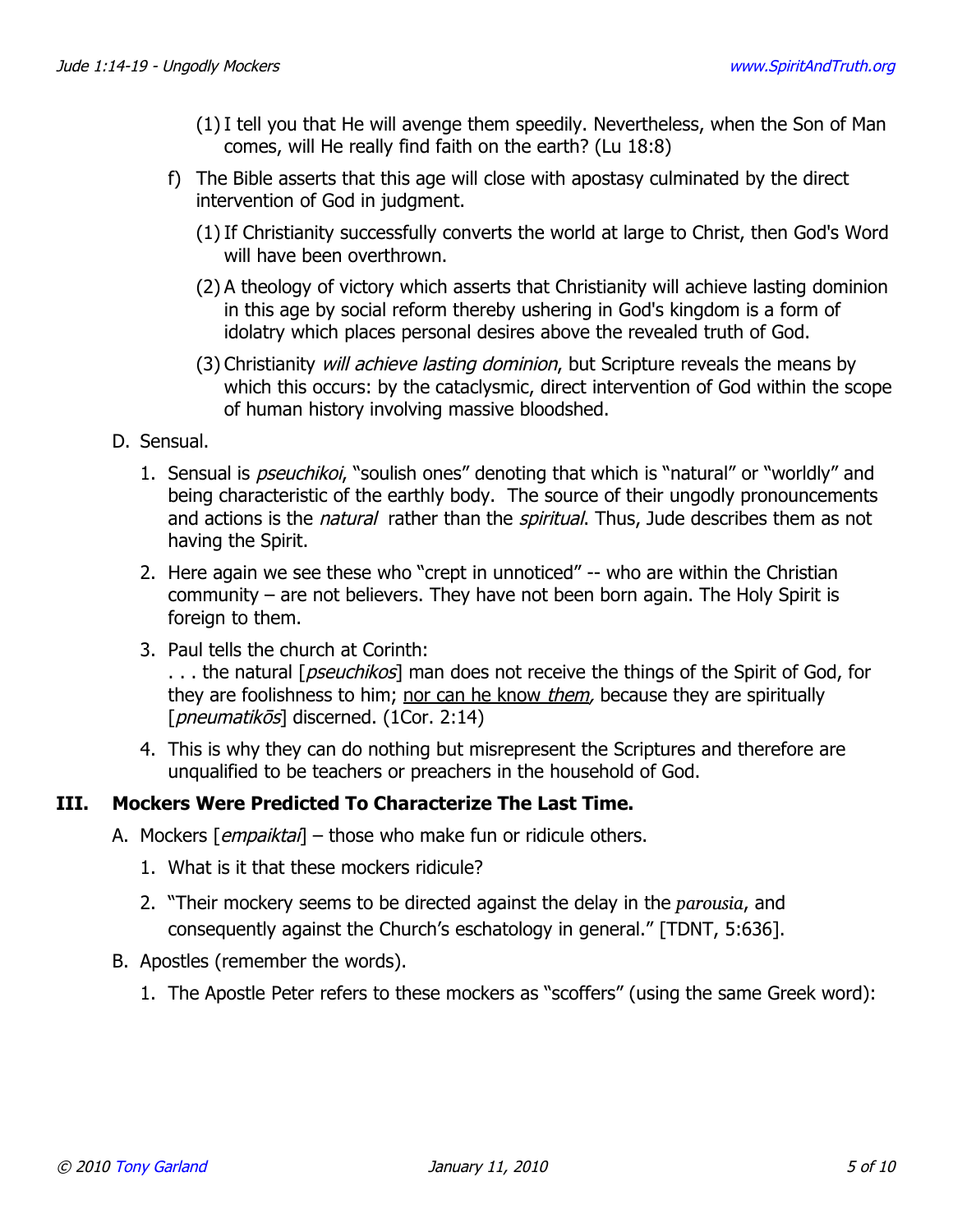- a) Beloved, I now write to you this second epistle (in *both of* which I stir up your pure minds by way of reminder), that you may be mindful of the words which were spoken before by the holy prophets, and of the commandment of us, the apostles of the Lord and Savior, knowing this first: that scoffers will come in the last days, walking according to their own lusts, and saying, "Where is the promise of His coming? For since the fathers fell asleep, all things continue as they were from the beginning of creation." For this they willfully forget: that by the word of God the heavens were of old, and the earth standing out of water and in the water, by which the world that then existed perished, being flooded with water. But the heavens and the earth *which* are now preserved by the same word, are reserved for fire until the day of judgment and perdition of ungodly men. (2Pe 3:1-7)
- b) Things continue
	- (1) Denial of the historicity of literal creation Christians who promote Darwinism.
	- (2) Denial of the global flood and a previous world-wide judgment embrace a uniformitarian view that God has not actively intervened in history.
	- (3) Christians who deny aspects of future judgment such as the coming tribulation.
		- (a) Almost all the predictions of the NT concerning a time of coming cataclysmic judgment are written from the perspective of apocalyptic genre and merely using literary devices to refer to times past—such as Nero's persecution of Christians or the overthrow of Jerusalem in 70 A.D.
		- (b) None of the judgment passages are to be taken in any sort of literal sense. They are all simply figurative and represent spiritual truths to be applied in the here and now.
		- (c) McLaren The kingdom involves holistic, planetary "salvation" without any apocalyptic intervention of God.

#### **IV. Mockers In Our Own Time.**

- A. Harsh things . . . spoken against Him . . . mouthing great swelling words . . . flattering people (Jude 1:15-16)
- B. Common themes
	- 1. The true message, the true interpretation is only *now* being understood.
	- 2. An appeal to make Christianity more acceptable, more reasonable to the culture (flattering people).
	- 3. The church has missed the understanding God intended for nearly 2,000 years.
	- 4. Orthodox understanding can't be known with any certainty, but the new speculative (heterodox) understanding is preferable.
	- 5. A rejection of the clear standards for behavior found in Scripture and the endorsement of societal perversion as representing the loving perspective.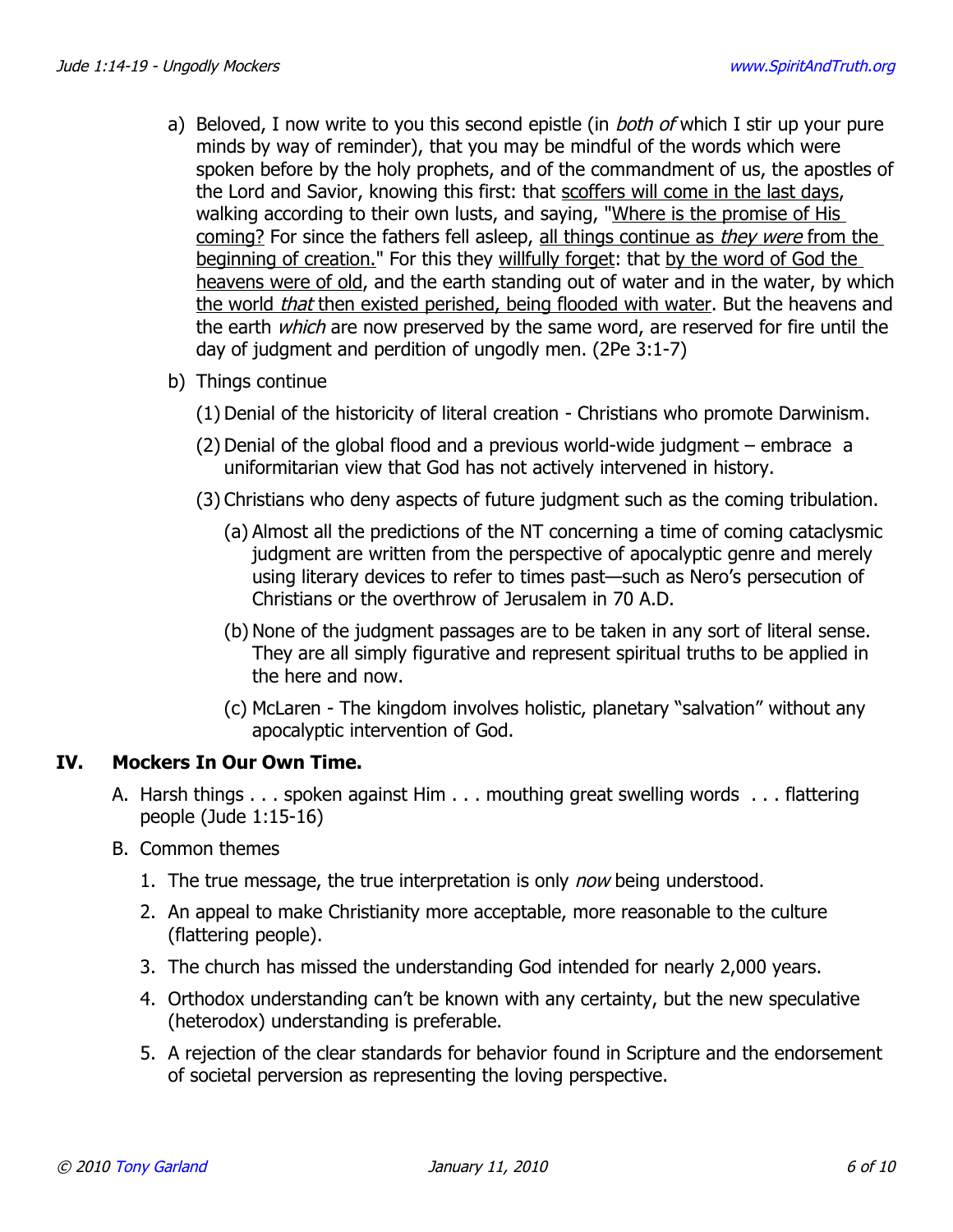- C. So if, according to the Bible, we are living in the "last time," where are these mockers? Where can we find them *todav*?
	- 1. Look for prominent Christian leaders who primarily concerned with acceptance by the culture and who make pronouncements (swelling words) which deny clear Biblical truths.
- D. Robert Schuller founder of the Chrystal Cathedral
	- 1. "I don't think anything has been done in the name of Christ and under the banner of Christianity that has proven more destructive to human personality and, hence, counterproductive to the evangelism enterprise than the often crude, uncouth, and unchristian strategy of attempting to make people aware of their lost and sinful condition."[3](#page-6-0)
	- 2. "The Cross sanctifies the ego trip. That's very significant. In other words, Jesus had an ego. He said, 'I, if I be lifted up, will draw all men to me.' Wow! What an ego trip He was on!"[4](#page-6-1)
- E. John Shelby Spong retired (2000) American bishop of the Episcopal Church Diocese of Newark.
	- a) Promotes a "reformation" within which many of Christianity's basic doctrines should be reformulated.
	- b) Books are very popular (front view) in the Christianity section of most secular bookstores:
		- (1) Living in Sin: A Bishop Rethinks Human Sexuality promotes gay rights.
		- (2) Resurrection: Myth or Reality? A Bishop's Search for the Origin of Christianity denies the physical resurrection of Christ.
		- (3) Born of a Woman: A Bishop Rethinks the Birth of Jesus denies the virgin birth.
		- (4) Rescuing the Bible from Fundamentalism: A Bishop Rethinks the Meaning of Scripture – denies an orthodox understanding of the Scriptures.
	- c) Constantly "rethinking" and "searching" for what God has already clearly revealed.
	- d) Bishop = epi skopos = one who "watches over" the flock.
		- (1) The Apostle Peter warned:

. . . there will be false teachers among you, who will secretly bring in destructive heresies, even denying the Lord who bought them, and bring on themselves swift destruction. (2Pe 2:1b)

2. Quotes

<span id="page-6-0"></span><sup>3</sup> Robert Schuller, "Dr. Schuller Comments," (letter to the editor), Christianity Today, October 5, 1984, pp. 12-13.

<span id="page-6-1"></span><sup>4</sup> The Phil Donahue Show, transcript 08120, August 12, 1980, p. 10.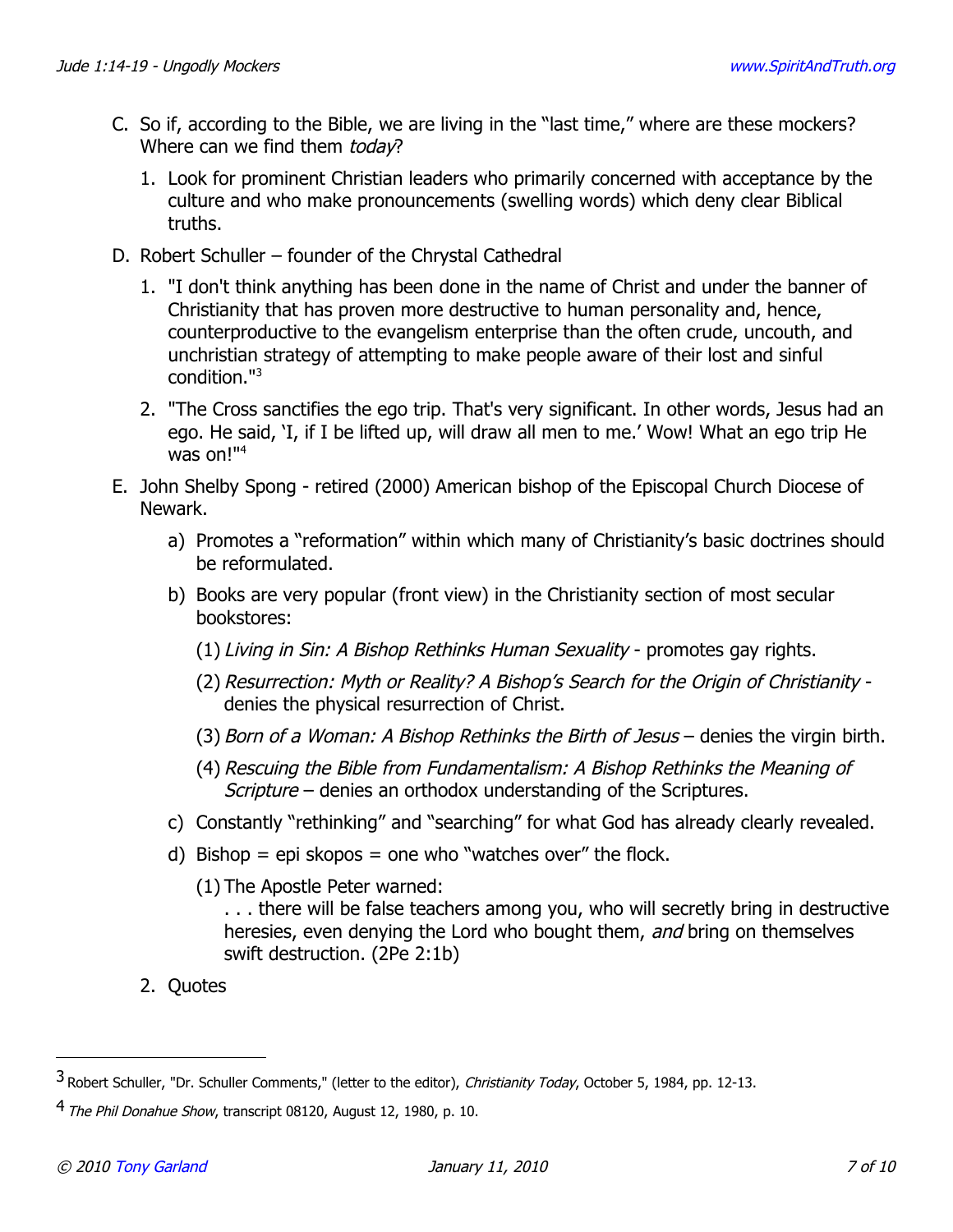a) On homosexuality:

"Contemporary research has today uncovered new facts that are producing a rising conviction that homosexuality  $-$  is a healthy, natural and affirming form of human sexuality." [WRWBS]

b) On the authority of the Bible:

"Can modern men and women continue to pretend that timeless, eternal, and unchanging truth has been captured in the words of a book that achieved its final written form midway into the second century of the common era? Would not such a claim be dismissed as ludicrous in any other branch of human knowledge?" [WRWBS]

- c) On the Bible's representation of Jesus: "There are passages in the Gospels that portray Jesus of Nazareth as narrowminded, vindictive, and even hypocritical."
- F. Brian McLaren Emergent Church Leader
	- 1. Injecting doubt about objective truth. The Bible can't be known, so can't be authoritative:

How do "I" know the Bible is always right? And if "I" am sophisticated enough to realize that I know nothing of the Bible without my own involvement via interpretation, I'll also ask how I know which school, method, or technique of biblical interpretation is right. What makes a "good" interpretation good? And if an appeal is made to a written standard (book, doctrinal statement, etc.) or to common sense or to "scholarly principles of interpretation," the same pesky "I" who liberated us from the authority of the church will ask, "Who sets the standard? Whose common sense? Which scholars and why? Don't all these appeals to authorities and principles outside the Bible actually undermine the claim of ultimate biblical authority? Aren't they just the new pope? [AGO, 133]

- a) Is this lack of confidence about Bible certainties compatible with the Bible's own teaching?
	- (1) The psalmist wrote, "You have magnified your Word above all your name" (Ps. 138:2).
	- (2) Jesus said, ". . . Scripture cannot be broken" (John 10:35).
	- (3) Countless faithful saints have died to uphold the testimony of Scripture and to preserve it down to our time.
- b) If Scripture is so vague that we can't understand and declare its propositions, then how would we know whether it has been "broken"? Would God elevate a hodgepodge of uncertain writings above His own Name? Did countless saints die a martyr's death for things that can't really be known? Does the eternal destiny of each individual hang in the balance of writings that can't really be known?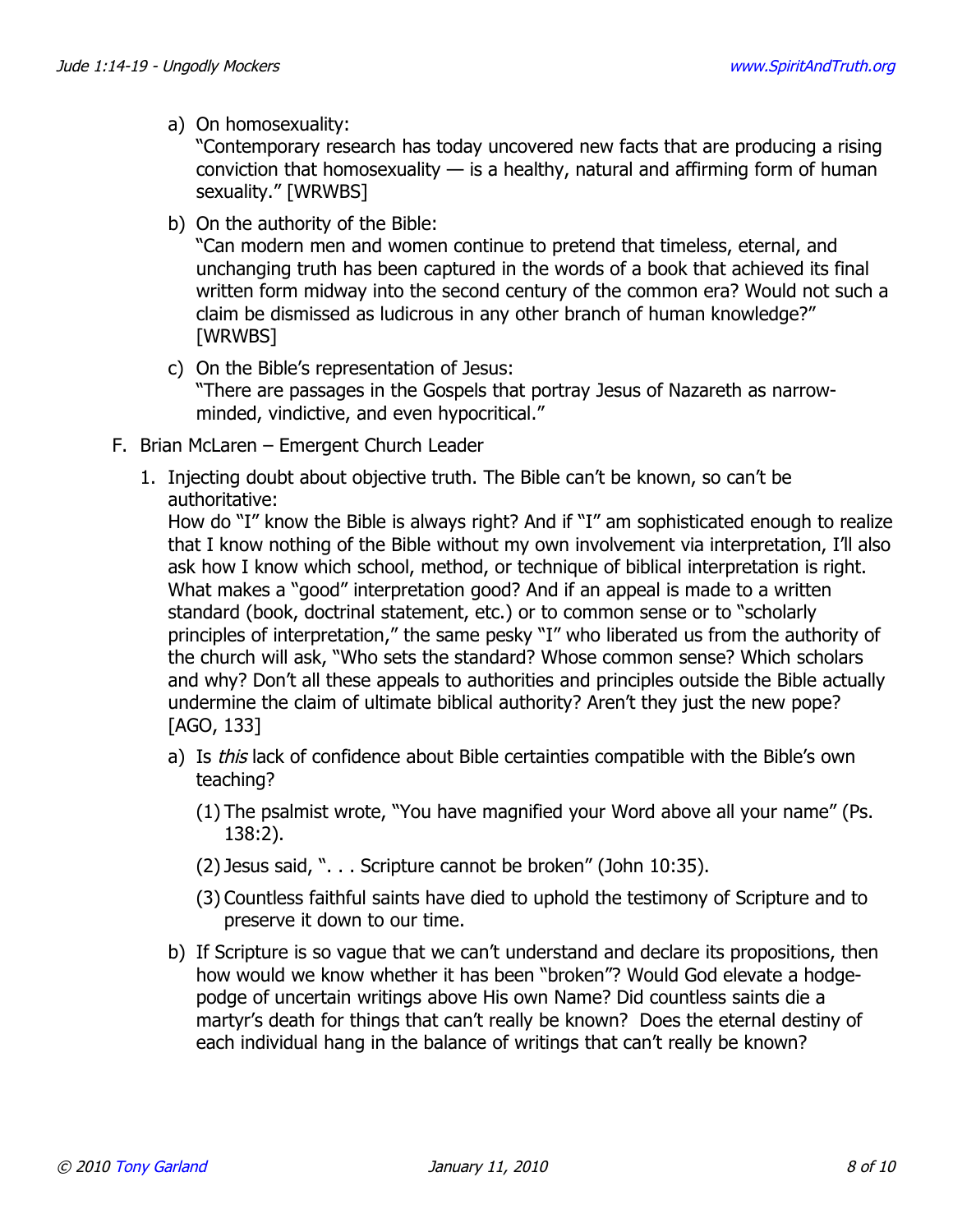- 2. Inclusive salvation, even of those who are not Christians: "The Christian faith, I am proposing, should become (in the name of Jesus Christ) a welcome friend to other religions of the world, not a threat." [AGO, 254]
- G. Doug Pagitt Emergent Church Leader
	- 1. Doug Pagitt denies judgment and hell as a destination for unbelievers and states: "When a good Muslim dies, his soul interacts with God just as any other human's soul interacts with God. . . . God is going to heal and repair the life of everybody in the same way. There is going to be no difference between the way God is going to interact with [a Christian] when he dies and with a Muslim. God will judge all men the same way regardless of what they believe."<sup>[5](#page-8-0)</sup>
- H. Holy Spirit
	- 1. All of the above assert themselves to be "Christians." But are these the words of people who have been born again of God's Holy Spirit?
	- 2. Jude is not warning us about the ungodly *outside* the church. His warning concerns those who "crept in unnoticed."
	- 3. The apostle Paul warned the church at Ephesus about this sobering reality.
		- a) Also *from among yourselves* men will rise up, speaking perverse things, to draw away the disciples after themselves. (Ac 20:30)
	- 4. These are surely among the mockers and scoffers who exhibit disdain and disregard for God's Holy Word and the people who dedicated their lives to uphold it, proclaim it, and live it.

## **V. Be Encouraged.**

- A. Mockers are to be expected.
- B. The plan and predictions of God are right on track.
- C. Somebody must be raised up by God for such a difficult time. Aren't we blessed to be considered for service in such a difficult time?
- D. May we prove ourselves worthy of God's service in our age!

## **VI. Pray**

#### **VII. Bibliography**

AGO Brian McLaren, A Generous Orthodoxy, (Youth Specialties: El Cajon, CA, 2004; published by Zondervan).

<span id="page-8-0"></span><sup>5</sup> [\[http://www.youtube.com/watch?v=t0isqLRhClo&feature=fvw\]](http://www.youtube.com/watch?v=t0isqLRhClo&feature=fvw) accessed 20100108.